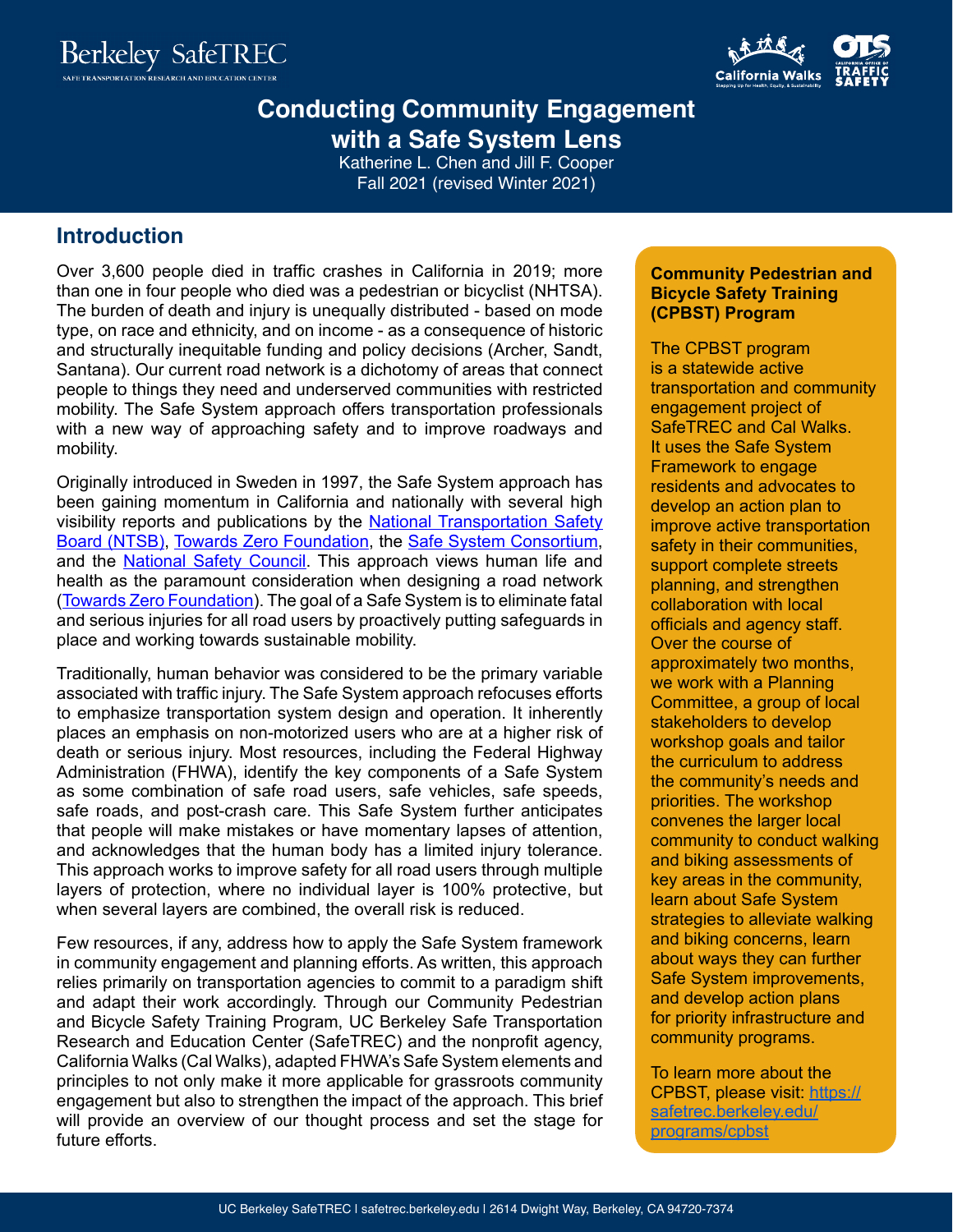# **Describing the Safe System Approach**

To operationalize Safe System approaches, the FHWA has outlined *Principles* and *Approaches*. Principles underscore the assumptions intrinsic to the approach, while elements of action focus on high-level strategies that provide concrete steps toward achieving safety goals. SafeTREC and Cal Walks adapted FHWA's Safe System approach as seen in Figure 1 below.

#### **Safe System Principles**

FHWA builds the Safe System approach around seven key principles. SafeTREC and Cal Walks should have access to safe public spaces, streets, and transportation choices. We did this by integrating equity into all layers of protection to work toward addressing historical disinvestment and institutional biases. Further, because we work in a community setting, we amended the elements to engage residents and safety advocates as we facilitate their development of an action plan to improve walking and biking safety in their communities and to strengthen collaboration with local officials and agency staff.

The seven principles of the adapted Safe System approach are:

- 1. Death or serious injury is unacceptable.
- 2. Humans make mistakes at one time or another.
- 3. Multiple protections are crucial.
- 4. All road users share responsibility.
- 5. Humans are vulnerable;
- 6. Safety is proactive.
- 7. Equity is a priority throughout the system.

#### **Safe System Elements of Action**

Similarly, FHWA identifies five distinct elements of action that comprise the Safe System approach: safe speeds, safe vehicles, safe roads, safe road users, and post-crash care. We adopt four of the elements, dropping safe vehicles, while adding two new elements for our work with active transportation community engagement.

Our changes reflect a need to engage marginalized communities and invest in active transportation safety. *Safe vehicles* assumes vehicle ownership, specifically vehicles with the newest technological advancements, which is relatively low in the communities where the CPBST works. Instead, we want to provide communities with active transportation safety data and language to advocate for safety improvements in their communities and to empower people to ask for policies that prioritize and fund safety improvements in their neighborhood.



*Figure 1. SafeTREC & Cal Walks' adapted Safe System approach* 

The six elements of the adapted Safe System approach are improves safety for all road users through multiple layers of protection are:

- 1. Safe speeds. Reduce driver speeds to reduce injury severity for all road users.
- 2. Safe streets design. Design roads that are people-focused and reduce conflict between users.
- 3. How people use the road. Create opportunities for and expand awareness of safe walking, biking, and rolling.
- 4. Post-crash response. Provide physical and emotional care to crash survivors and their families.
- 5. Capacity building and empowerment. Empower communities to claim ownership of safe streets and public spaces.
- 6. Policies, planning, and safety data. Create systems change at the local and statewide policy level.